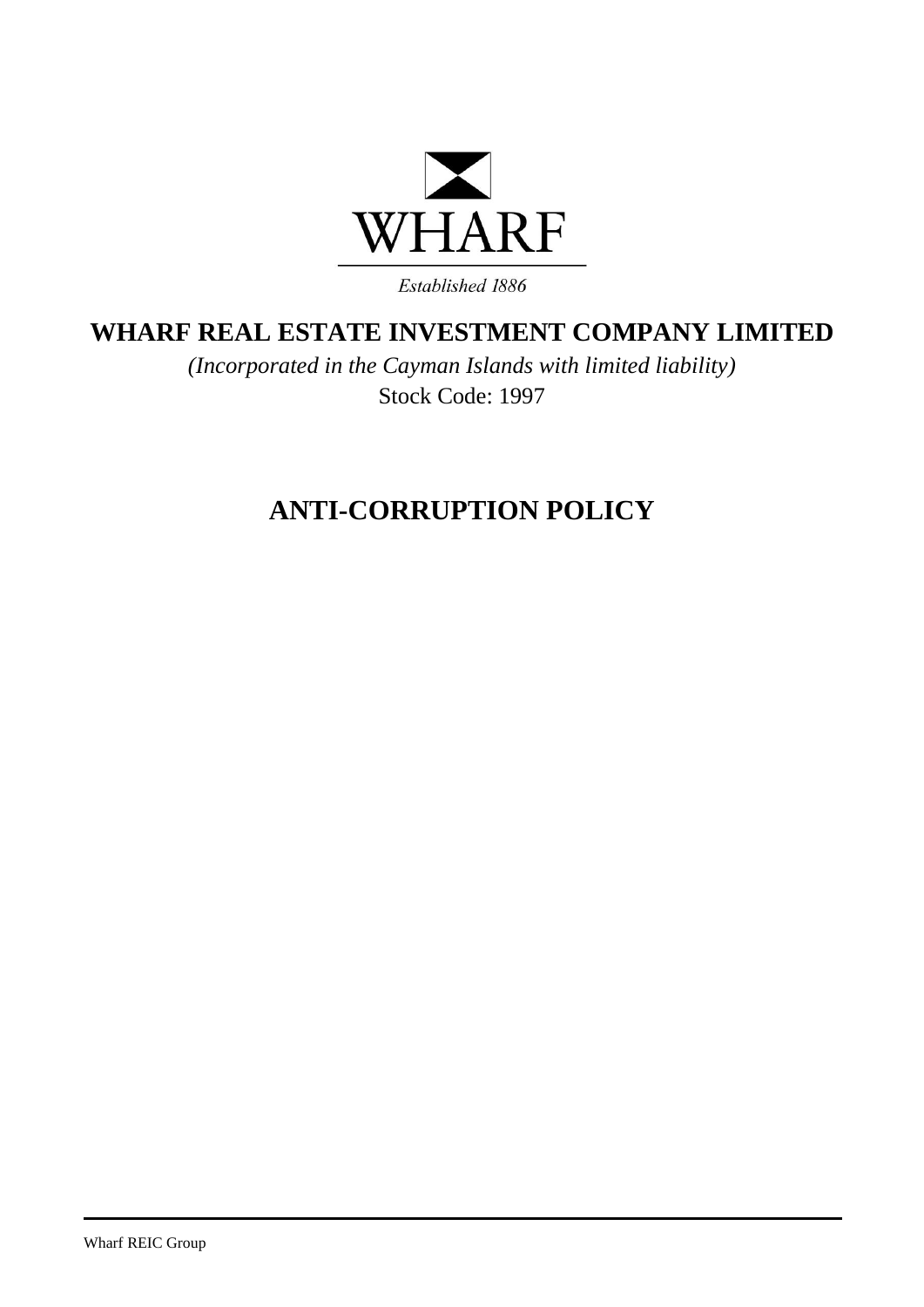## **Anti-Corruption Policy**

#### **Introduction**

Wharf Real Estate Investment Company Limited (the "Company") and its subsidiaries (collectively, "the Group") fully support the global effort to stamp out corruption. The Group is committed to achieving the highest standards of business conduct and has zero tolerance for corruption and related malpractice.

This Anti-Corruption Policy ("Policy") forms an integral part of the Group's corporate governance framework. Other relevant policies of the framework, including Statement of Business Integrity, Code of Conduct and Whistleblowing Policy & Procedures, outline the Group's expectations and requirements of business ethics, as well as the investigation and reporting mechanism of corruption practices.

#### **Scope of Application**

This Policy applies to all personnel of the Group, including employees at all levels and others who may provide services to or act on behalf of the Group.

#### **General Statement of Policy**

The Group has zero tolerance for corruption of any form. It is committed to prohibiting the solicitation and acceptance of bribes or improper advantages from others in relation to the Group's business affairs, whether in Hong Kong or elsewhere. The Group also prohibits the offering of bribes or improper advantages to agents of others in carrying out the Group's business, and the offering of advantages to public servants while having business dealings with their organisations, whether in Hong Kong or elsewhere.

All personnel covered by this Policy are required to comply with all applicable laws and regulations related to anti-bribery and corruption, including but not limited to the Prevention of Bribery Ordinance (Cap. 201 of the laws of Hong Kong) and the Anti-Unfair Competition Law of the People's Republic of China.

The Group conducts risk assessment regularly to identify and evaluate corruption risks. Internal control systems are designed and established to maintain effective monitoring and/or elimination of corruption risks. An effective whistleblowing system is in place to enable concerns can be raised without fear.

#### **Implementation of Policy**

The Board of Directors of the Company has overall responsibility for this Policy but has delegated day-to-day responsibility for overseeing and implementing it to a Committee comprises the Managing Director, Vice Chairman and Functional Heads of the Group.